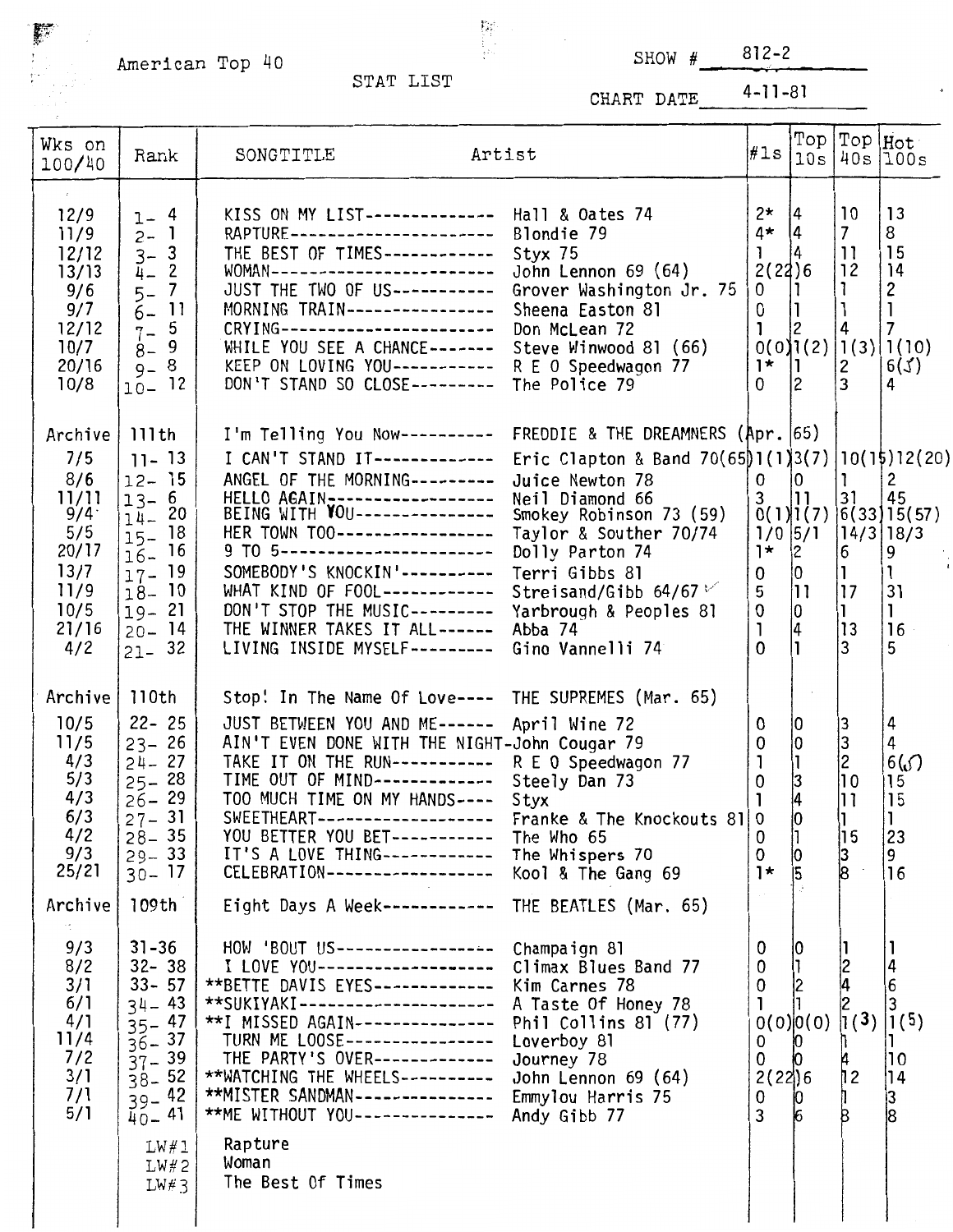$\hat{\mathbf{z}}$ 

THEME & OPENING I , ' ' ,,< **,4' ••** . 08-26/355/446/F (45S) LW#1. RAPTURE (A) Blondie SHAVEABLE **31,/ '152** *<sup>1</sup> <sup>1</sup>***G l O /F** (LP) 11997205 SHAVEABLE 21/316/-/F ( **4** 5) 40. 'l'---Iitm~ **·YS"•"f'cM-1E** (B)  $21/331/-/F$  (LP) Andy Gibb الملاومة EASE  $C-1$  $\mathcal{A}$ 39. MR. SANDMAN (A) 08/213/215/C (45) Emmy Lou LP, SAME LENGTH,  $\mathcal{L}_{\text{cusp}}(A)$  . DIFFERENT VERSION ; *l*  . ' SPEClAL REPORT: Singer-Songwriters  $\ddot{\phantom{0}}$  . 38. WATCHING THE WHEELS  $(B)$  12/320/324/C (both)  $\mathcal{L}^{\mathcal{A}}$ John Lennon  $C-2$ THE PARTY'S OVER (B) 06/306/-/F (45) 37. 23/322/-/F (LP) Journey  $\mathbf{v} \in \mathcal{C}$ 36. TURN ME LOOSE (B) 00-15/315/-/F (45S) Loverboy 15-31-102/534/-/C (LP, 45L) EASE C-3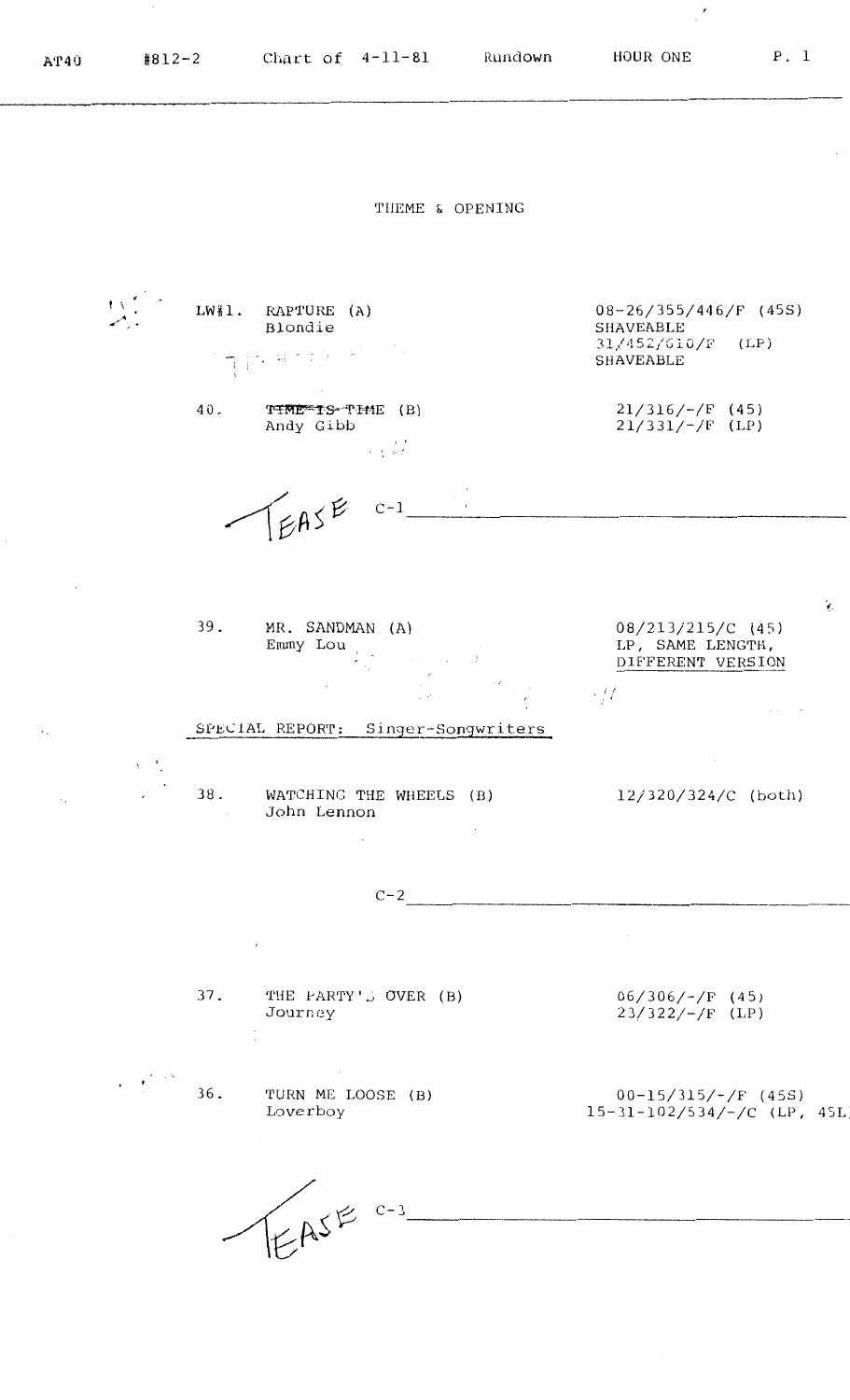| A T 40                    | $\texttt{\#812-2}$ Chart of 4-11-81 Rundown HOUR ONE                                                                                                                                                                                                                                                                                                                                                                                                                                  |                                                                               |                       |                                     |                   | P. 2                                         |   |
|---------------------------|---------------------------------------------------------------------------------------------------------------------------------------------------------------------------------------------------------------------------------------------------------------------------------------------------------------------------------------------------------------------------------------------------------------------------------------------------------------------------------------|-------------------------------------------------------------------------------|-----------------------|-------------------------------------|-------------------|----------------------------------------------|---|
|                           |                                                                                                                                                                                                                                                                                                                                                                                                                                                                                       |                                                                               | $\mathcal{P}$         |                                     |                   |                                              |   |
|                           |                                                                                                                                                                                                                                                                                                                                                                                                                                                                                       | 35. I MISSED AGAIN (A)<br>Phil Collins                                        |                       |                                     | $18/318/-/F$ (45) |                                              |   |
|                           | $\left(\frac{1}{2} \times \frac{1}{2} \times \frac{1}{2} \times \frac{1}{2} \times \frac{1}{2} \times \frac{1}{2} \times \frac{1}{2} \times \frac{1}{2} \times \frac{1}{2} \times \frac{1}{2} \times \frac{1}{2} \times \frac{1}{2} \times \frac{1}{2} \times \frac{1}{2} \times \frac{1}{2} \times \frac{1}{2} \times \frac{1}{2} \times \frac{1}{2} \times \frac{1}{2} \times \frac{1}{2} \times \frac{1}{2} \times \frac{1}{2} \times \frac{1}{2} \times \frac{1}{2} \times \frac$ | A Taste Of Honey                                                              |                       | $\frac{14}{328}/\frac{1}{2}$ (both) |                   |                                              |   |
|                           |                                                                                                                                                                                                                                                                                                                                                                                                                                                                                       | $\sim$                                                                        |                       |                                     |                   |                                              |   |
|                           |                                                                                                                                                                                                                                                                                                                                                                                                                                                                                       |                                                                               | $C-4$                 |                                     |                   |                                              |   |
|                           |                                                                                                                                                                                                                                                                                                                                                                                                                                                                                       | 33. BETTE DAVIS EYES (A&B)<br>Kim Carnes                                      |                       |                                     | $15/328/-/F$ (45) |                                              |   |
|                           |                                                                                                                                                                                                                                                                                                                                                                                                                                                                                       | STATION MENTIONS                                                              |                       |                                     |                   |                                              |   |
|                           |                                                                                                                                                                                                                                                                                                                                                                                                                                                                                       | 32. I LOVE YOU (A)<br>Climax Blues Band<br>$\mathcal{L} = \{L_{\text{max}}\}$ |                       |                                     |                   | $15/355/-/C$ (both)                          | ÷ |
|                           | and a state of                                                                                                                                                                                                                                                                                                                                                                                                                                                                        |                                                                               | $C - 5$               |                                     |                   |                                              |   |
|                           |                                                                                                                                                                                                                                                                                                                                                                                                                                                                                       |                                                                               |                       |                                     |                   |                                              |   |
| $\boldsymbol{\mathsf{s}}$ | 31.                                                                                                                                                                                                                                                                                                                                                                                                                                                                                   | HOW 'BOUT US $(N/L)$<br>Champaign                                             |                       |                                     |                   | $00-14/311/-/F$ (45)<br>$00-14/422/-/F$ (LP) |   |
|                           | ARCHIVE:                                                                                                                                                                                                                                                                                                                                                                                                                                                                              | 109th:                                                                        | EIGHT DAYS A WEEK (B) |                                     |                   | 06/230/238/C (LP)                            |   |
|                           |                                                                                                                                                                                                                                                                                                                                                                                                                                                                                       |                                                                               | The Beatles           |                                     |                   |                                              |   |
|                           |                                                                                                                                                                                                                                                                                                                                                                                                                                                                                       |                                                                               | THEME & CLOSING       |                                     |                   |                                              |   |
|                           |                                                                                                                                                                                                                                                                                                                                                                                                                                                                                       |                                                                               | END OF VOICE          |                                     |                   |                                              |   |
|                           |                                                                                                                                                                                                                                                                                                                                                                                                                                                                                       |                                                                               |                       | THEME IN CLEAR FOR 1:20             |                   |                                              |   |
|                           |                                                                                                                                                                                                                                                                                                                                                                                                                                                                                       |                                                                               |                       |                                     |                   |                                              |   |

www.communication.com

 $\mathcal{L}$  . We define a subset a series of the set of the second second second sets of the second second second sets of the second second second second second second second second second second second second second second

representation

وهه بل .

بالدرادية والشافات كالانتهاب والرازي المادي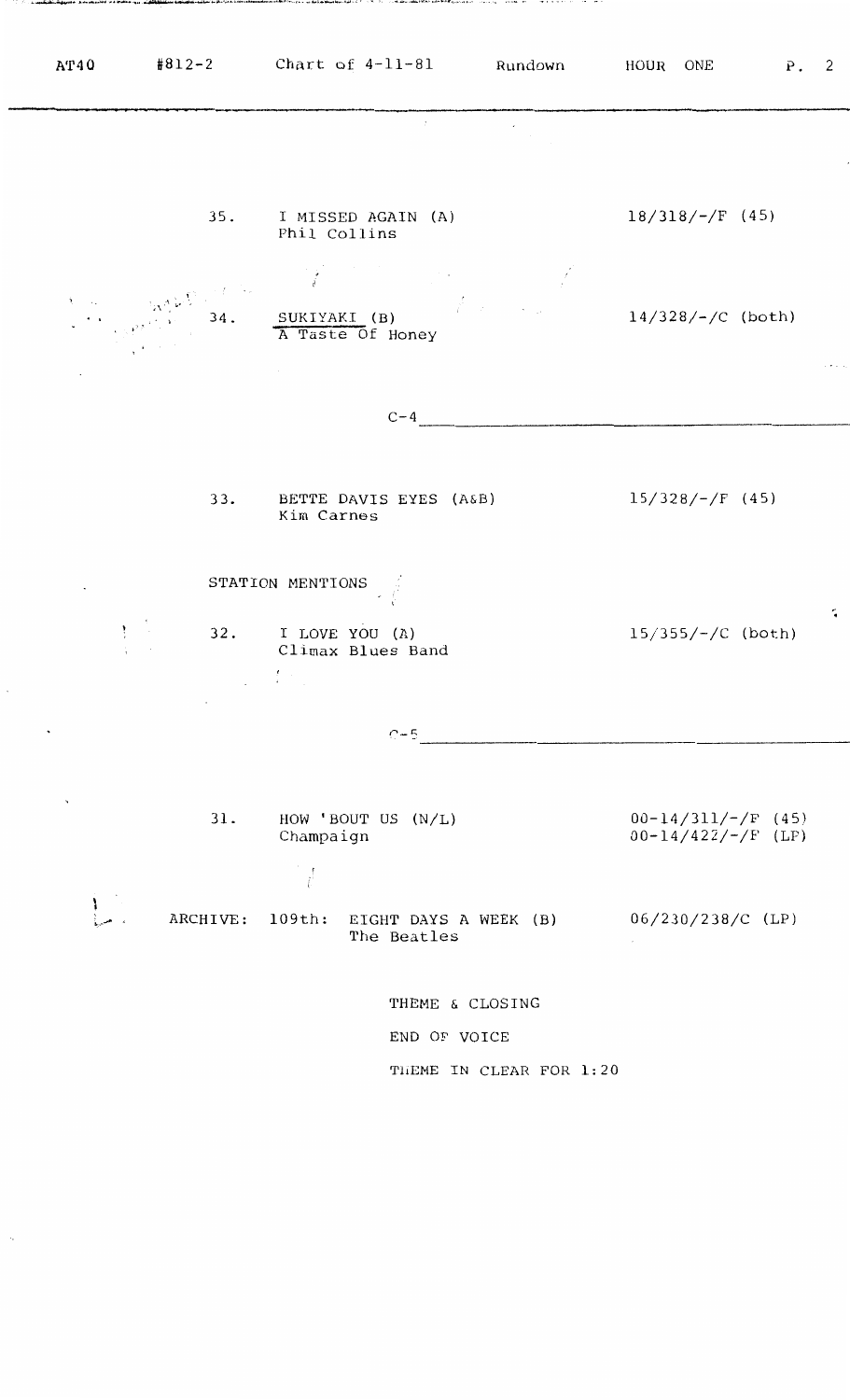$\mathcal{A}$ 

, .

THEME & OPENING

 $\hat{\mathcal{L}}$ 

30. CELEBRATION (B) Kool & The Gang

 $\sim$ 

 $\sim 10^{-1}$ 

09-17-23-33/327/-/F (45) 09-17-23-33/443/-/F (LP)

 $LEASE C-1$ 

| 29. | IT'S A LOVE THING (A)<br>The Whispers                                                                                                                                                                                      | $17/333/$ –/F (45)<br>$17/452/-/F$ (LP) |
|-----|----------------------------------------------------------------------------------------------------------------------------------------------------------------------------------------------------------------------------|-----------------------------------------|
|     | $\label{eq:2.1} \mathcal{L}(\mathcal{L}^{\mathcal{L}}(\mathcal{L}^{\mathcal{L}})) = \mathcal{L}(\mathcal{L}^{\mathcal{L}}(\mathcal{L}^{\mathcal{L}})) = \mathcal{L}(\mathcal{L}^{\mathcal{L}}(\mathcal{L}^{\mathcal{L}}))$ |                                         |
|     | $PVMNN$ , $PNN$ , $PNNN$ , $PNN$                                                                                                                                                                                           | 1.7120111271011171                      |

EXTRA: LDD: FREE BIRD (B) Lynyrd Skyryyrd ! 17/329/427/F (45)

28. YOU BETTER YOU BET (B) The Who 07/348/353/C (45, 12"S) 0 5-12/5 24/5 30/C (LP, 12 "L) DIRTY LYRIC ALERT

 $TERSE$   $c-2$ 

STATION MENTIONS

- 27. SWEETHEART (A)  $22/402/-/F$  (both) Franke & The Knockouts  $\sum_{i=1}^n \left\| \mathbf{A}_i \right\|_{\mathcal{H}^{s_1}} \leq \left\| \mathbf{A}_i \right\|_{\mathcal{H}^{s_2}}$ 26. TOO MUCH TIME ON MY HANDS (A) 07-14-28/413/423/C (45)
	- Styx 07-21-35/419/427/C (LP)

 $C-3$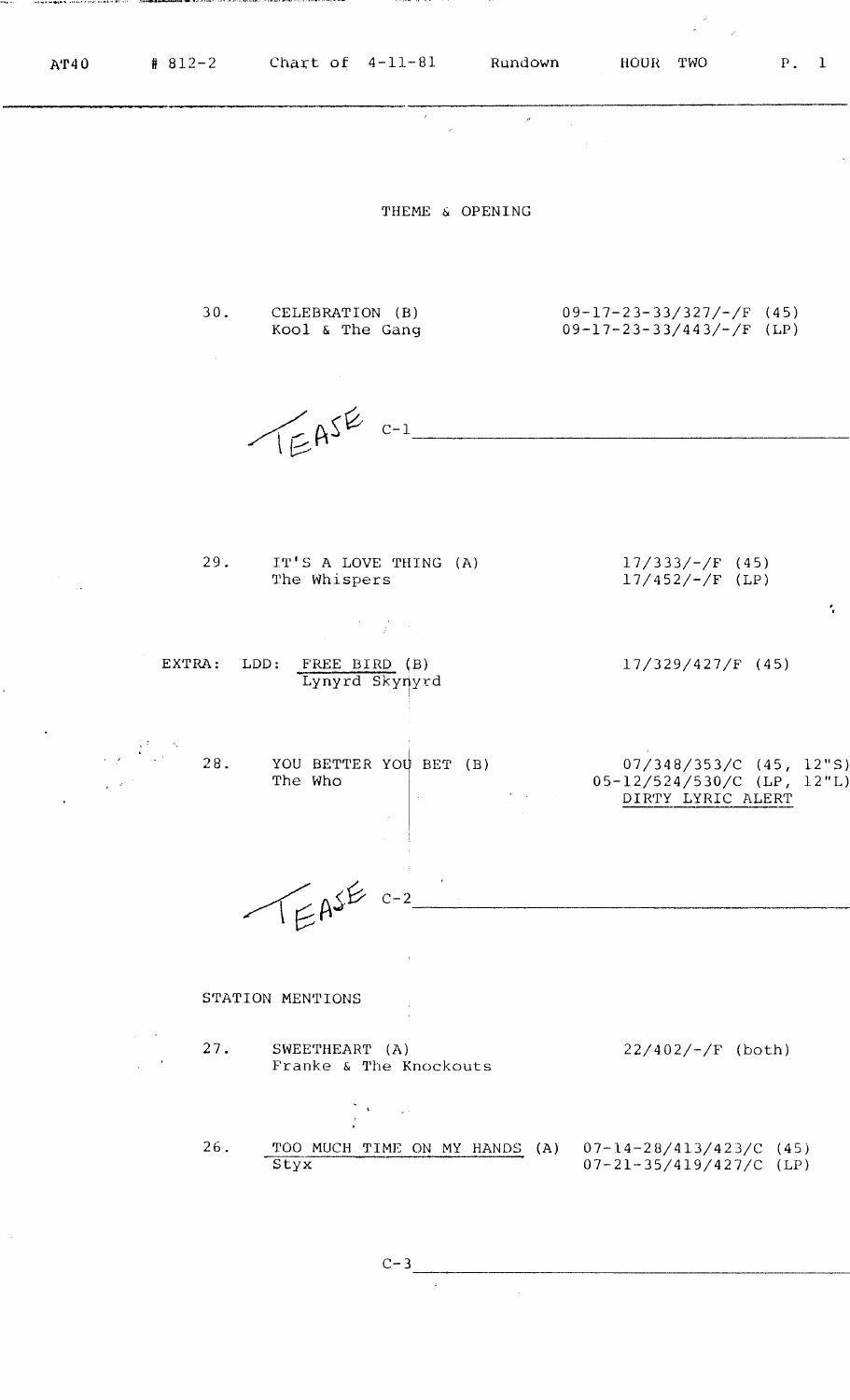| AT40                                              | $# 812-2$ Chart of $4-11-81$ Rundown                                                        | HOUR TWO<br>P.2                                                                                                                                  |
|---------------------------------------------------|---------------------------------------------------------------------------------------------|--------------------------------------------------------------------------------------------------------------------------------------------------|
|                                                   | $\rightarrow$ $+$ .                                                                         |                                                                                                                                                  |
| $\mathbf{v}$<br>25.                               | TIME OUT OF MIND (A)<br>Steely Dan                                                          | $03-18/316/347/F$ (both)                                                                                                                         |
| Drop Piece (Vinton)                               | $\mathcal{L}^{\mathcal{L}}_{\mathcal{L}}$ , where $\mathcal{L}^{\mathcal{L}}_{\mathcal{L}}$ |                                                                                                                                                  |
|                                                   | $T_{E}A5^{E}$ $C-4$                                                                         |                                                                                                                                                  |
| 24.                                               | TAKE IT ON THE RUN (B)                                                                      | $00/328/332/C$ (45)                                                                                                                              |
|                                                   | R E O Speedwacon                                                                            | $01/351/354/C$ (LP)<br><b>Contractor</b>                                                                                                         |
|                                                   | Drop Piece: LISTOTHIS: MY MELODY OF LOVE                                                    |                                                                                                                                                  |
| and the control of<br>$\cdot$ $\cdot$ $\cdot$ 23. | AIN'T EVEN DONE WITH THE NIGHT<br>(A) John Cougar                                           | $08-24-38/306/-/F$ (45) $\frac{1}{2}$<br>$08 - 24 - 38/413/ - /F$ (LP)<br>$08 - 24 / 359 / - / F$ (TAPE-L)<br>$08-24/256/-/F$ (TAPE)<br>USE TAPE |
| $\cdot$                                           | سروا والمتاريخ<br>$C - 5$                                                                   | $\sim$                                                                                                                                           |
| $\cdot$                                           | $\sqrt{2}$                                                                                  |                                                                                                                                                  |
| 22.                                               | JUST BETWEEN YOU AND ME (A)<br>April Wine                                                   | $11/317/326/C$ (45)<br>$11/339/351/C$ (LP)                                                                                                       |
| ARCHIVE: 110th:                                   | STOP! IN THE NAME OF LOVE $01/243/-/F$ (LP)<br>(B) The Supremes                             |                                                                                                                                                  |
|                                                   | THEME & CLOSING                                                                             |                                                                                                                                                  |
|                                                   | END OF VOICE                                                                                |                                                                                                                                                  |
|                                                   | THEME IN CLEAR FOR 1:20                                                                     |                                                                                                                                                  |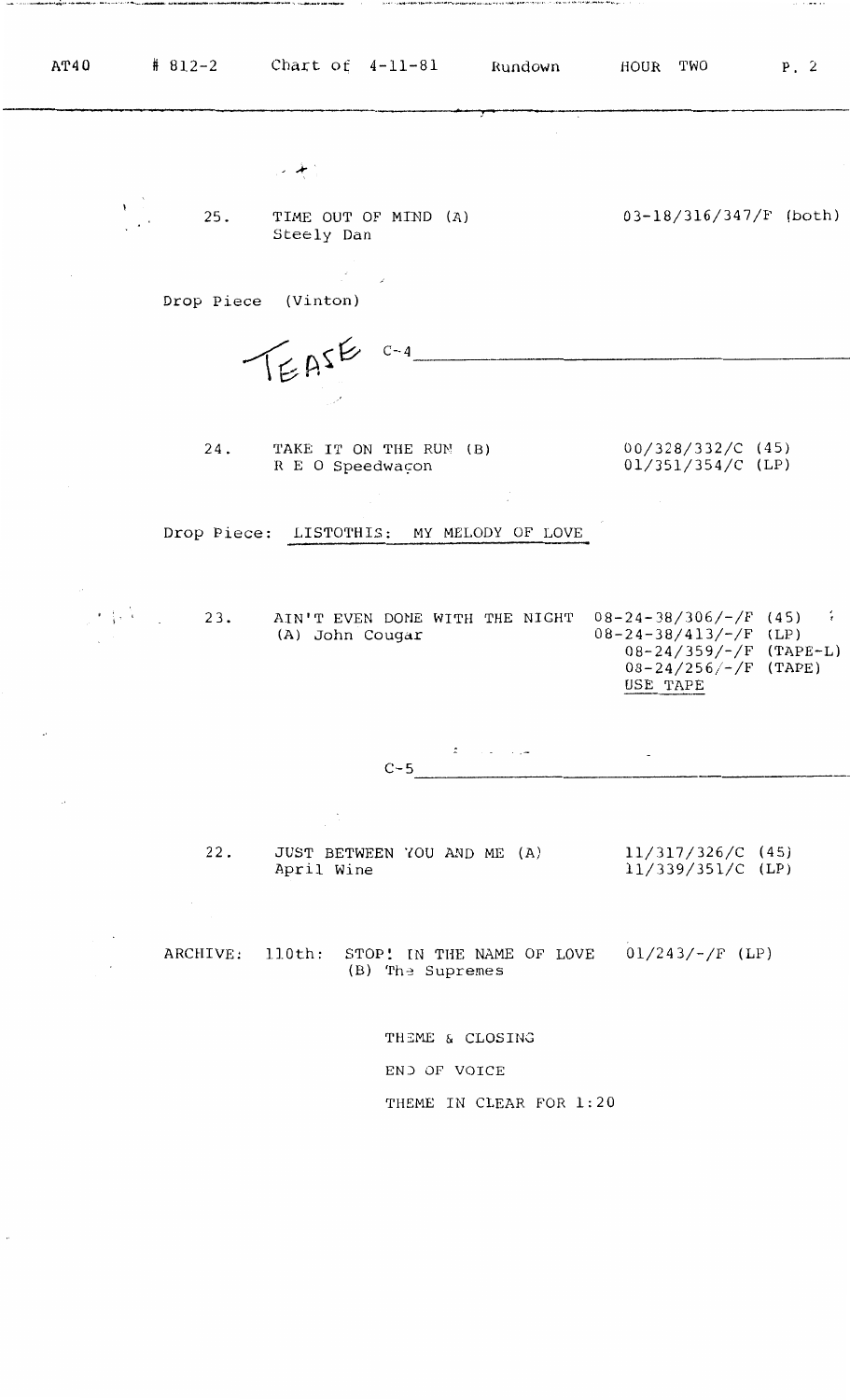$\frac{1}{\sqrt{2}}$ 

 $\mathbf{r}$ 

 $\sim$ 

## THEME & OPENING

diamatic contract of

- 21. 20/347/-/F (45) LIVING INSIDE MYSELF (B) Gino Vannelli  $20/400/-/F$  (LP)  $\frac{1}{2}$
- 20. THE WINNER TAKES IT ALL (A) Abba 31/411/-/F (45S &TAPE)  $31/442/-/F$  (LP & 45L)

 $C-1$ 

## STATION MENTIONS

19. DON'T STOP THE MUSIC (B) Yarbrough & Peoples 15-24/402/-/F (45) 15-24/733/-/F (LP)

18. WHAT KIND OF FOOL (B) Barbra Streisand & Barry Gibb 21/354/-/F (both)

 $\mathbb{E} \mathbb{A}^{s \in C-2}$ 

17. SOMEBODY'S KNOCKIN' (A) Terri Gibbs

 $10/243/-/F$  (both)

 $\mathcal{L} \in \mathbb{R}^{n \times n}$ 

09/225/-/F (both)

16. 9 TO 5 (B) Dolly Parton

 $C-3$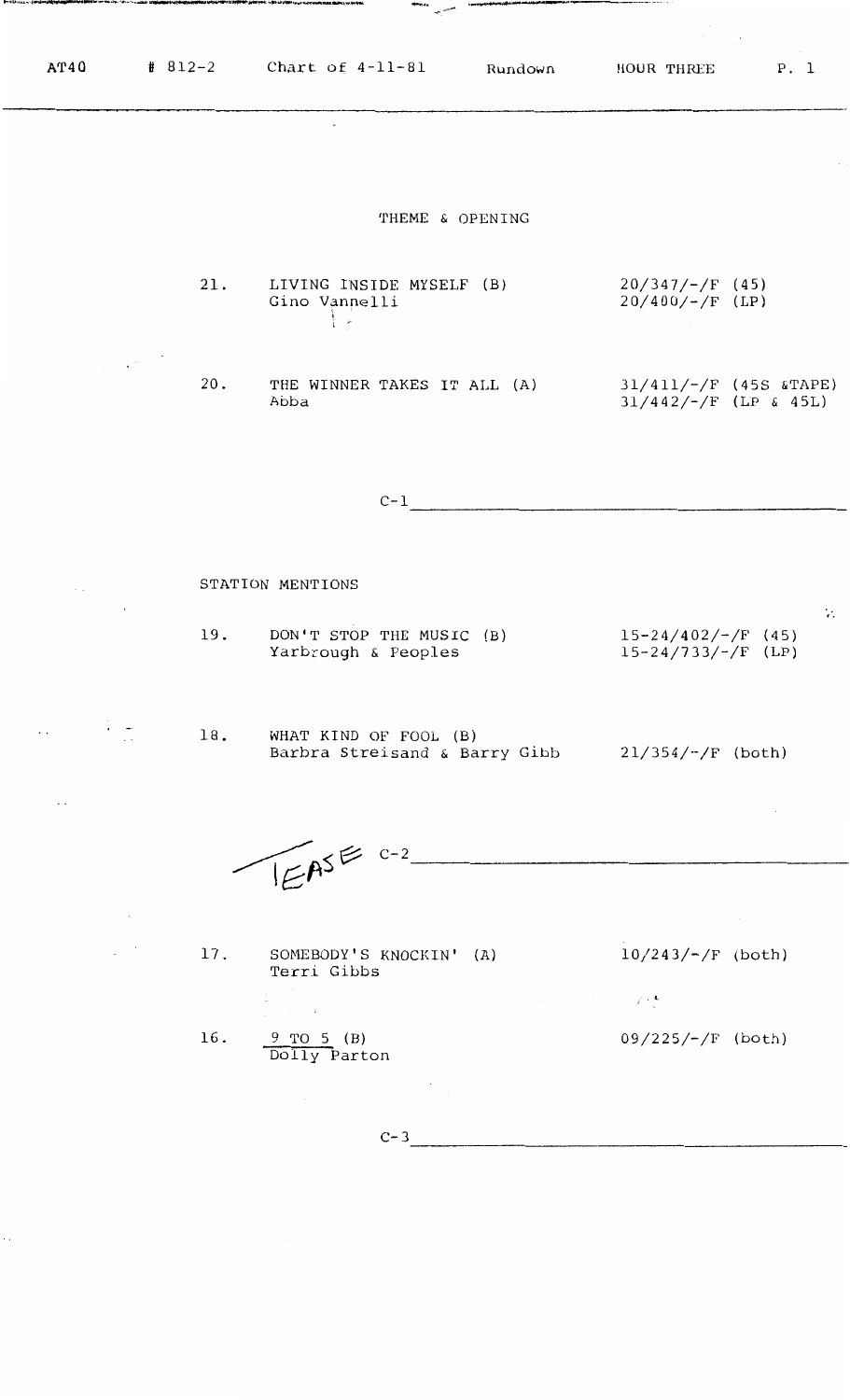**AT40 #812-2** Chart of 4-11-81 Rundown HOUR THREE P. 2  $\sim 10^6$  $\overline{a}$  $22/420/-/F$  (45) 15. HER TOWN TOO (A&B) 22/423/-/F (LP) Taylor & Souther USE LP FASE C-4  $\label{eq:1} \frac{1}{\sqrt{2\pi\epsilon}}\int_{\mathbb{R}^3}\frac{1}{\sqrt{2\pi\epsilon}}\left|\frac{d\epsilon}{d\epsilon}\right|^2\frac{d\epsilon}{d\epsilon}.$ 14. BEING WITH YOU (A)  $01-10-19/346/-/F$  (45) 01-10-19/356/-/F (LP) Smokey Robinson I *)*  ,·' 13. HELLO AGAIN (A) 07/323/331/C (45) -Neil Diamond  $24-31/342/400/C$  (LP) ., ,, ;  $\mathcal{L}$  $\ddot{\phantom{0}}$ 12. ANGEL OF THE MORNING (B)  $10-16/354/-/F$  (both)  $\zeta$  .  $\zeta$ Juice Newton ----------------------  $C-5$  $\ddot{\phantom{a}}$  . 15/400/-/F (both) 11. I CAN'T STAND IT (B) Eric Clapton & His Band

ARCHIVE: 111th: I'M TELLING YOU NOW (A) Freddie & The Dreamers 06/201/204/C (45)

> THEME & CLOSING END OF VOICE THEME IN CLEAR FOR 1:20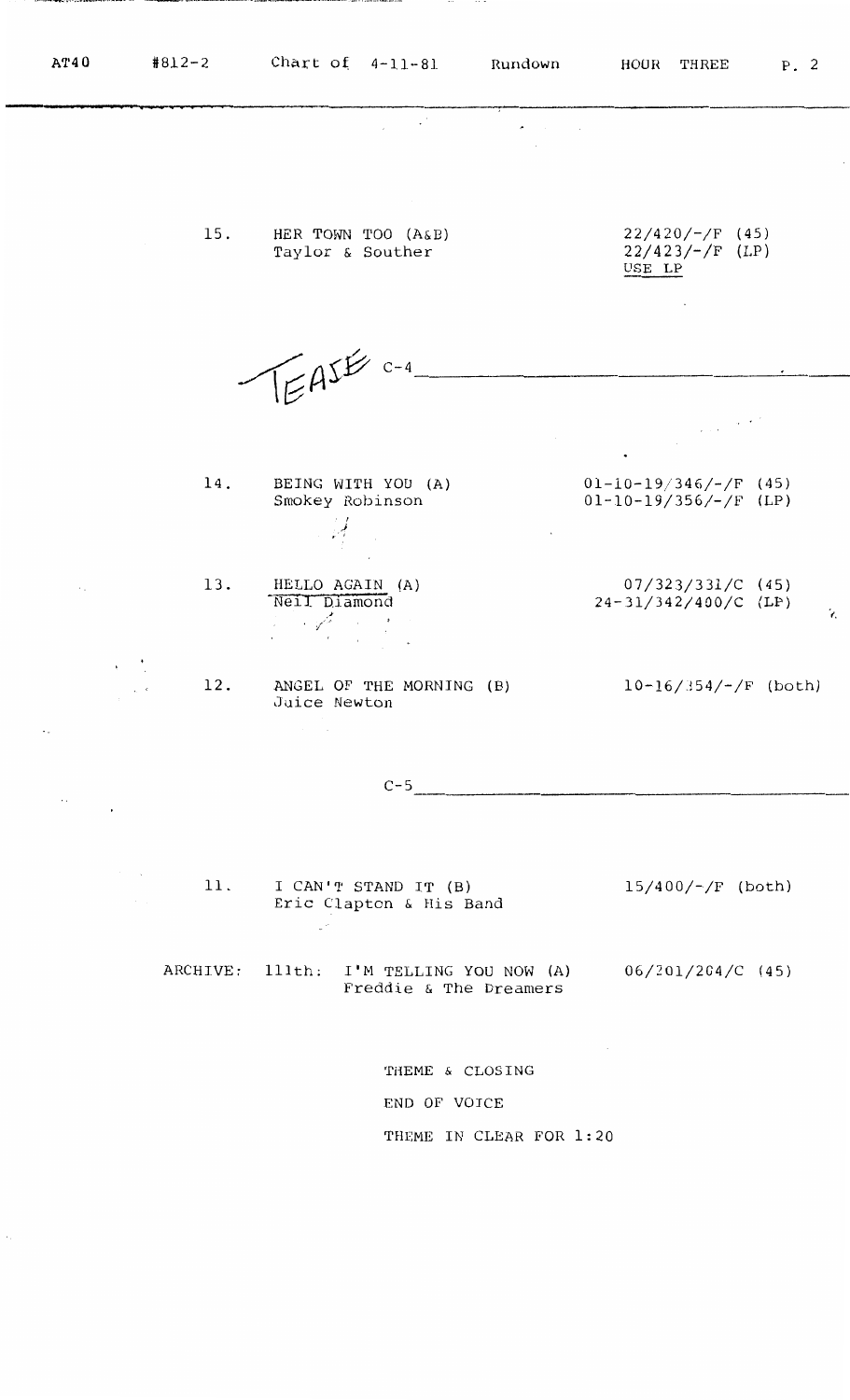**AT40 #** 812-2 **Chart example 1** Rundown HOUR FOUR P. 1  $\overline{\phantom{a}}$ THEME & OPENING STATION WELCOMES

 $\frac{1}{\sqrt{1-\frac{1}{2}}}$  10.

9.

DON'T STAND SO CLOSE TO ME (A) The Police

11/320/-/F (TAPE-S) SHAVEABLE AT 2:59 14/322/-/F (TAPE-L) USE TAPE-L

11/308/316/C (both)

RE O Speedwayun

KEEP ON LOVING YOU (A)

TEASE C-1

. STATION MENTIONS

| WHILE YOU SEE A CHANCE (B) | $27 - 56/352/ - /F$ |
|----------------------------|---------------------|
| Steve Winwood              | $27 - 56/456/-/F$   |

 $\label{eq:2.1} \frac{1}{2} \int_{\mathbb{R}^3} \left| \frac{d\mathbf{y}}{d\mathbf{x}} \right|^2 \, d\mathbf{x} \, d\mathbf{x} \, d\mathbf{x} \, d\mathbf{x} \, d\mathbf{x} \, d\mathbf{x} \, d\mathbf{x} \, d\mathbf{x} \, d\mathbf{x} \, d\mathbf{x} \, d\mathbf{x} \, d\mathbf{x} \, d\mathbf{x} \, d\mathbf{x} \, d\mathbf{x} \, d\mathbf{x} \, d\mathbf{x} \, d\mathbf{x} \, d\mathbf{x} \, d\mathbf{x} \, d\mathbf{x}$  $\sim$   $\sim$ 11/205/218/C (both) EXTRA: LDD: TIME IN A BOTTLE {B) Jim Croce

 $(45)$  $($ LP $)$   $\ddot{\phi}$ 

 $C-2$ ----------------------

 $\frac{1}{2}$ 

7. CRYING (B) Don McLean

↘  $\epsilon$  08/325/337/C (both)

----------------------

 $T_{E}ASE$ <sup>c-3</sup>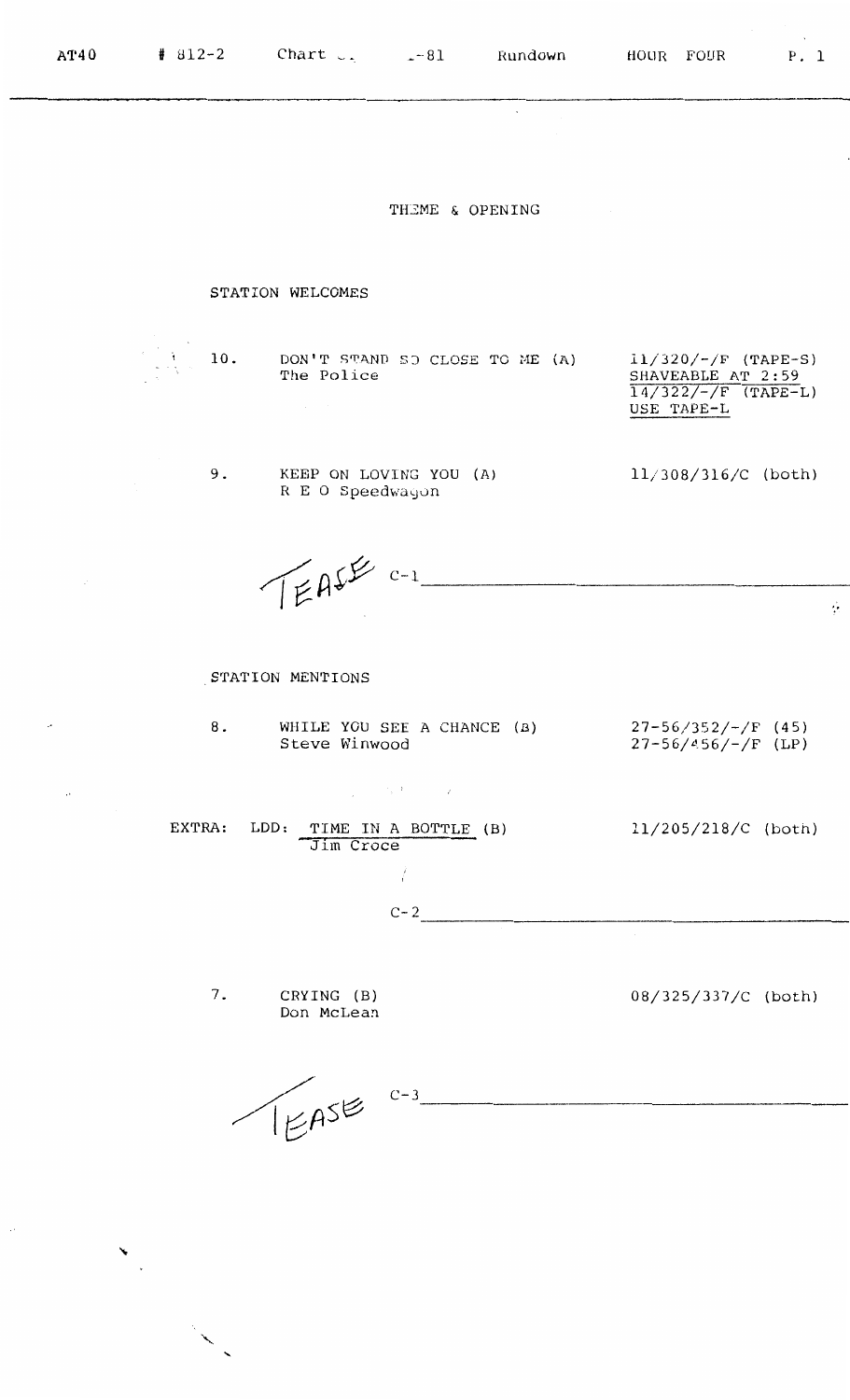$\blacksquare$ 

5.

4,

 $\overline{a}$ 

سیکا تو ایرا  $\sim$ 6. MORNING TRAIN (B)  $00-17/314/-/F$  (both) Sheena Easton 9  $\frac{1}{t} \mathcal{L}_{\text{max}}$  $M$  , where  $M^{\mu\nu}$ 

÷.

JUST THE TWO OF US (A) Grover Washington, Jr.

20/333/350/F (45) 39/659/-/F (LP)

----------------------  $C-4$  $\int_{\mathbb{R}^d} \mathbb{R}^{d-1} \mathbb{R}^{d-1}$ 

WOMAN (B) John Lennon

 $\mathbb{R}$ 

3. THE BEST OF TIMES (A) Styx

 $00/405/-/F$  (both) ·,

11/319/-/F (both)

 $\sqrt{E}A^{S}$ <sup> $\approx$ </sup>  $C - 5$ 

*I*  I

TOPS OF THE CHART

2. RAP'rURE (A) 08-26/355/446/F ( **4** 5S) Blondie SHAVEABLE AT: 3:53, 4:28, 4:38

I *<sup>l</sup>* ' <sup>I</sup> ' j

1.

31/452/610/F (LP, 45L) SHAVEABLE AT: 3:42, 4:04, 4:43

KISS ON MY LIST (B) 16/335/-/F (45)<br>
Hall & Oates 03-19/410/-/F (LP)

03-19/410/-/F (LP)

THEME .& CLOSING END OF VOICE THEME IN CLEAR FOR 1:20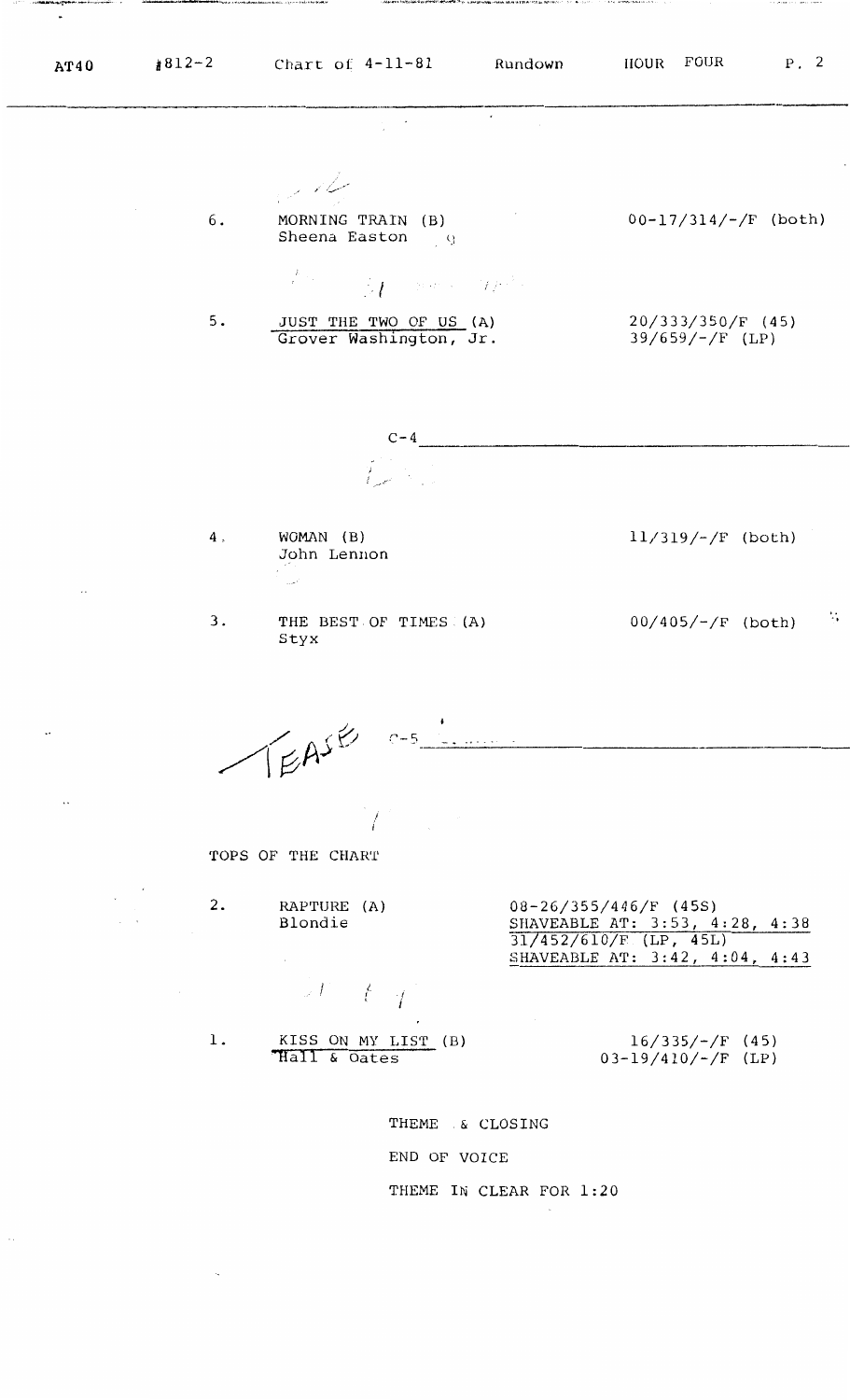

TO: Watermark Show Subscribers FROM: Peter Hartz, Watermark Promotion DATE: April 6, 1981

Will we see you at the National Association of Broadcasters Convention in Las Vegas this weekend?

Watermark will be there and we would like to invite you to stop by our suite for a visit.

## EAST TOWER #469

## LAS VEGAS HILTON

Carol & Bob & Julie & Neil & Beth & Sam will be there.

Hope to see you too.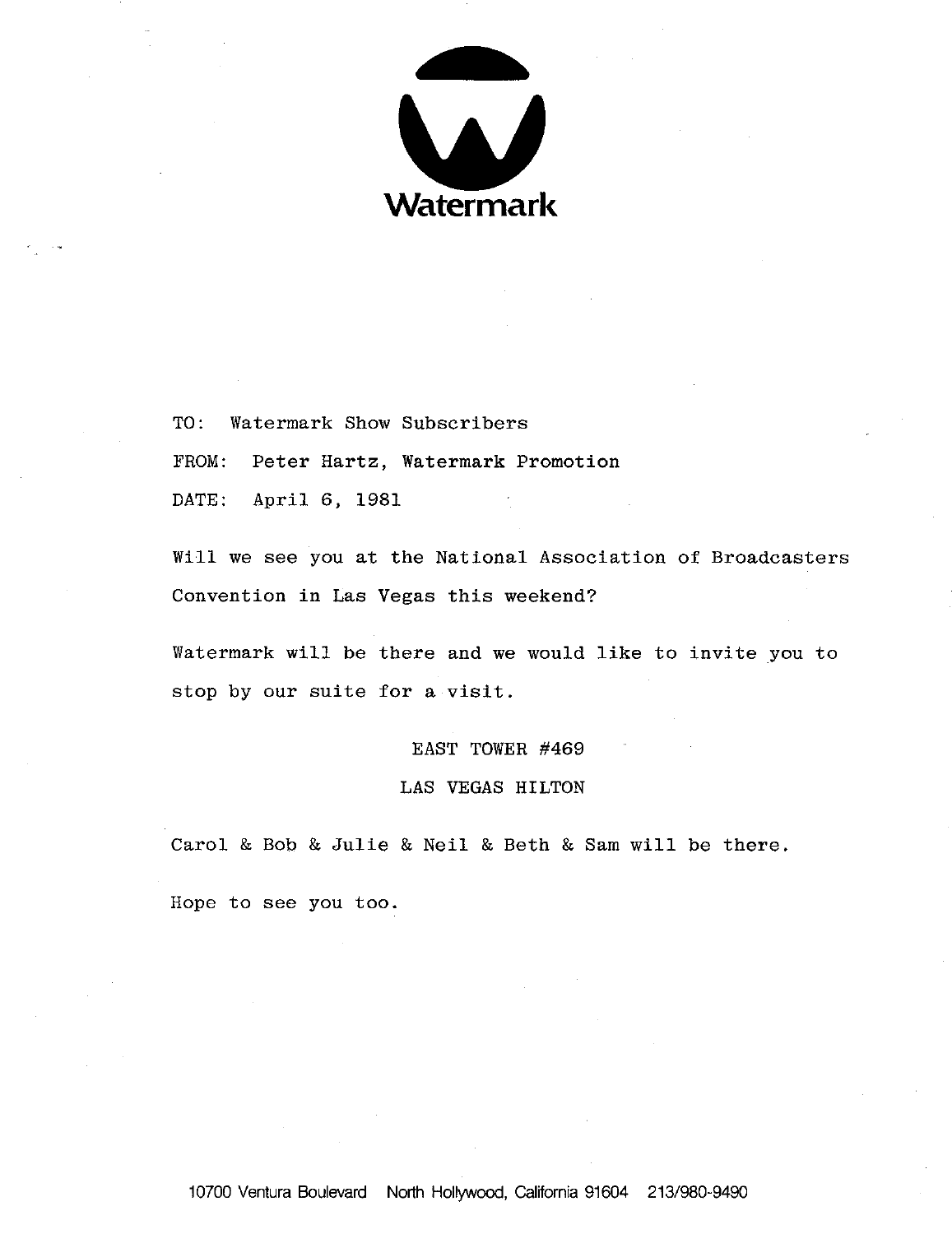

 $\left(\begin{array}{c} \bullet \end{array}\right)$ 

 $\bar{z}$ 

 $\bar{z}$ 

~ **10700 Ventura Boulevard North Hollywocd, Galilomia 91604 Phone: (213) 980-9490** 

 $\bullet$ 

|                   |  | FOR WEEK ENDING: $4-11-81$ |              |
|-------------------|--|----------------------------|--------------|
|                   |  | CYCLE NO. $812$ PROGRAM 2  | <b>OF 13</b> |
| $SIDES$ $1A & 1B$ |  |                            |              |
|                   |  |                            |              |

 $\sim$ 

 $PAGE NO.$   $1$ 

| <b>SCHEDULED</b><br><b>START TIME</b> | <b>ACTUAL</b><br>TIME | <b>ELEMENT</b>                                                                                                                                                                                         | <b>RUNNING</b><br><b>TIME</b> |  |  |  |  |
|---------------------------------------|-----------------------|--------------------------------------------------------------------------------------------------------------------------------------------------------------------------------------------------------|-------------------------------|--|--|--|--|
| 00:00<br>9:14                         |                       | THEME & OPENING OF PART I<br>THEME: "SHUCKATOOM THEME FROM AMERICAN TOP 40" (MARKWATER<br>LW#1. RAPTURE (A) Blondie<br>MUSIC/BMI)<br>#40. ME WITHOUT YOU (B) Andy Gibb<br>LOGO: CASEY'S COAST TO COAST | 9:16                          |  |  |  |  |
| 9:16                                  |                       | <b>LOCAL INSERT:</b><br>$C-1$                                                                                                                                                                          | 2:00                          |  |  |  |  |
| 11:16                                 |                       | LOGO:<br>AMERICAN TOP 40                                                                                                                                                                               |                               |  |  |  |  |
|                                       |                       | #39.<br>MR. SANDMAN (A) Emmylou Harris<br>Special Report: SINGER-SONGWRITERS<br>#38.<br>WATCHING THE WHEELS (B) John Lennon                                                                            | 17:42                         |  |  |  |  |
| 18:56                                 |                       | LOGO:<br>HITS FROM COAST TO COAST                                                                                                                                                                      |                               |  |  |  |  |
| 18:58                                 |                       | $C-2$<br><b>LOCAL INSERT:</b>                                                                                                                                                                          | 2:00                          |  |  |  |  |
| 20:58                                 |                       | LOGO:<br>AMERICAN TOP 40                                                                                                                                                                               |                               |  |  |  |  |
|                                       |                       | #37.<br>THE PARTY'S OVER (B) Journey<br>#36.<br>TURN ME LOOSE (B) Loverboy                                                                                                                             | 7:02                          |  |  |  |  |
| 28:08                                 |                       | LOGO:<br>CASEY'S COAST TO COAST                                                                                                                                                                        |                               |  |  |  |  |
| 28:10                                 |                       | $C-3$<br><b>LOCAL INSERT:</b>                                                                                                                                                                          |                               |  |  |  |  |
| 30:20                                 |                       | LOGO:<br>AMERICAN TOP 40                                                                                                                                                                               |                               |  |  |  |  |
|                                       |                       | #35.<br>I MISSED AGAIN (A) Phil Collins<br>#34.<br>SUKIYAKI (B) A Taste of Honey                                                                                                                       | 18:57                         |  |  |  |  |
| 39:15                                 |                       | LOGO:<br>HITS FROM COAST TO COAST                                                                                                                                                                      |                               |  |  |  |  |
| 39:17                                 |                       | $C-4$<br><b>LOCAL INSERT:</b>                                                                                                                                                                          | 2:00                          |  |  |  |  |
| 41:17                                 |                       | LOGO:<br>AMERICAN TOP 40                                                                                                                                                                               |                               |  |  |  |  |
|                                       |                       | #33.<br>BETTE DAVIS EYES (A&B) Kim Carnes<br>#32.<br>I LOVE YOU (A) Climax Blues Band                                                                                                                  | 7:57                          |  |  |  |  |
| 49:12                                 |                       | LOGO:<br>CASEY'S COAST TO COAST                                                                                                                                                                        |                               |  |  |  |  |
| 49:14                                 |                       | $C-5$<br><b>LOCAL INSERT:</b>                                                                                                                                                                          | 2:00                          |  |  |  |  |
| 51:14<br>157:45                       |                       | LOGO:<br>AMERICAN TOP 40<br>#31.<br>HOW 'BOUT US (N/L) Champaign<br>ARCHIVE: 109th: EIGHT DAYS A WEEK (B) The Beatles<br>THEME UP & UNDER W/TALK UNIT ENDING AT: 57:57<br>THEME TO: 58:50              | 6:31                          |  |  |  |  |
|                                       |                       |                                                                                                                                                                                                        |                               |  |  |  |  |
| $\frac{58:50}{59:50}$                 |                       | <b>LOCAL INSERT:</b><br>$C-6$<br>STATION I.D.:                                                                                                                                                         | 2:00<br>:10                   |  |  |  |  |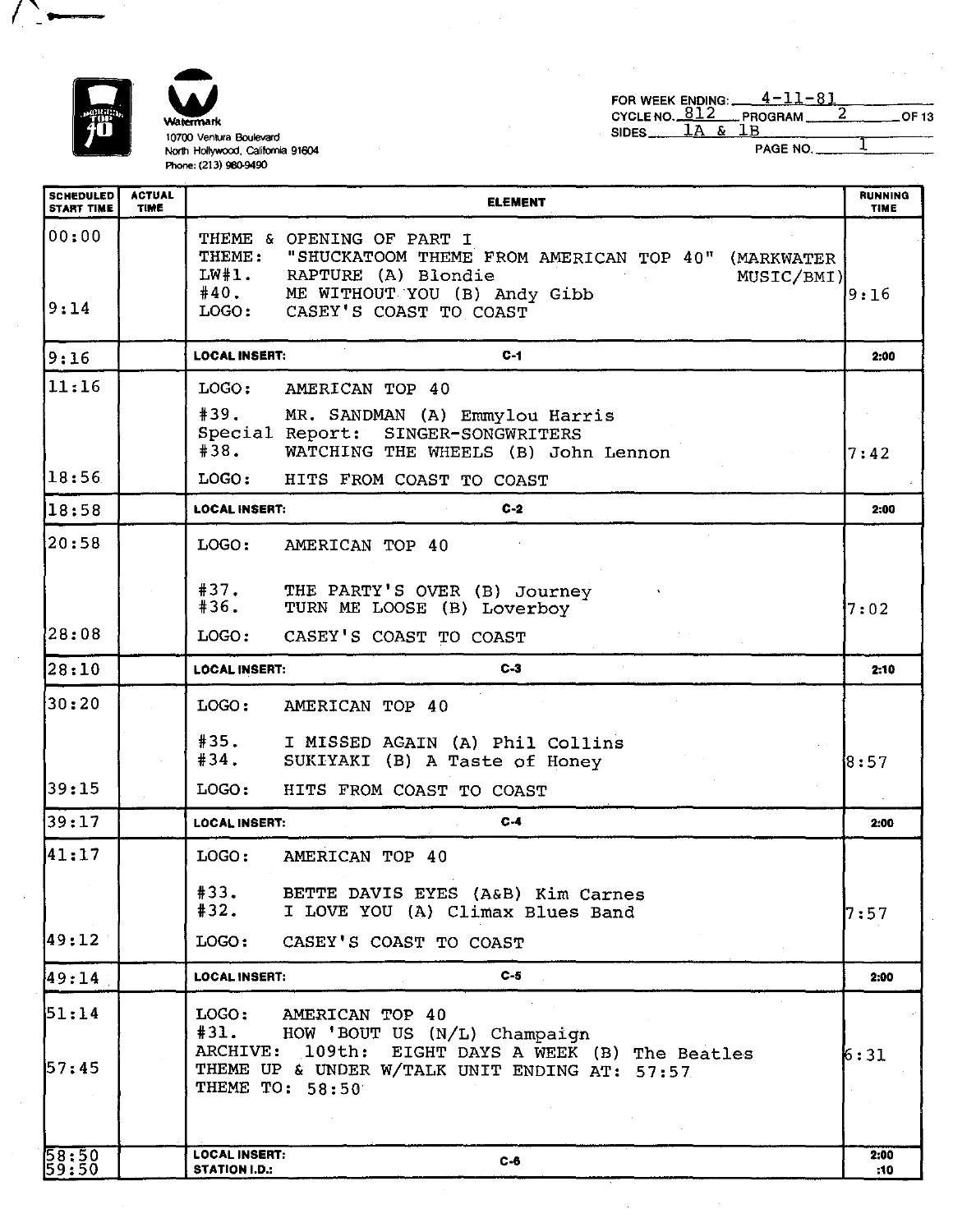FOR WEEK ENDING:  $4-11-81$ 

 $\mathbf{r}$ 



 $\bar{\mathbf{v}}$ 

| CYCLE NO. $812$ PROGRAM $2$<br>SIDES <sub>__</sub> | 2Α | PAGE NO |  | $\_$ OF 13               |
|----------------------------------------------------|----|---------|--|--------------------------|
|                                                    |    |         |  | <b>RUNNING</b><br>Titata |

 $\mathcal{L}$ 

 $\sim$ 

| <b>SCHEDULED</b><br><b>START TIME</b> | <b>ACTUAL</b><br>TIME | <b>ELEMENT</b>                                                                                                                         | <b>RUNNING</b><br><b>TIME</b> |
|---------------------------------------|-----------------------|----------------------------------------------------------------------------------------------------------------------------------------|-------------------------------|
| 00:00                                 |                       | THEME & OPENING OF PART II                                                                                                             |                               |
|                                       |                       | #30. CELEBRATION (B) Kool & The Gang                                                                                                   | 3:49                          |
| 3:47                                  |                       | LOGO: HITS FROM COAST TO COAST                                                                                                         |                               |
| 3:49                                  |                       | $C-1$<br><b>LOCAL INSERT:</b>                                                                                                          | 2:00                          |
| 5:49                                  |                       | LOGO:<br>AMERICAN TOP 40                                                                                                               |                               |
|                                       |                       | #29.<br>IT'S A LOVE THING (A) The Whispers<br>LDD:<br>FREE BIRD (B) Lynyrd Skynyrd<br>#28.<br>YOU BETTER YOU BET (B) The Who           | 14:05                         |
| 19:52                                 |                       | LOGO: CASEY'S COAST TO COAST                                                                                                           |                               |
| 19:54                                 |                       | $C-2$<br><b>LOCAL INSERT:</b>                                                                                                          | 2:00                          |
| 21:54                                 |                       | LOGO:<br>AMERICAN TOP 40                                                                                                               |                               |
|                                       |                       | #27.<br>SWEETHEART (A) Franke & The Knockouts<br>#26.<br>TOO MUCH TIME ON MY HANDS (A) Styx                                            | 9:48                          |
| 31:40                                 |                       | LOGO:<br>HITS FROM COAST TO COAST                                                                                                      |                               |
| 31:42                                 |                       | $C-3$<br><b>LOCAL INSERT:</b>                                                                                                          | 2:10                          |
| 33:52                                 |                       | LOGO:<br>AMERICAN TOP 40                                                                                                               |                               |
|                                       |                       | #25. TIME OUT OF MIND (A) Steely Dan                                                                                                   | 4:21                          |
| 38:11                                 |                       | LOGO:<br>CASEY'S COAST TO COAST                                                                                                        |                               |
| 38:13                                 |                       | $C-4$<br><b>LOCAL INSERT:</b>                                                                                                          | 2:00                          |
| 40:13                                 |                       | LOGO:<br>AMERICAN TOP 40                                                                                                               |                               |
|                                       |                       | #24. TAKE IT ON THE RUN (B) R E O Speedwagon<br>LISTOTHIS: MY MELODY OF LOVE<br>#23.<br>AIN'T EVEN DONE WITH THE NIGHT (A) John Cougar | 8:43                          |
| 48:54                                 |                       | LOGO:<br>HITS FROM COAST TO COAST                                                                                                      |                               |
| 48:56                                 |                       | $C-5$<br><b>LOCAL INSERT:</b>                                                                                                          | 2:00                          |
| 50:56                                 |                       | LOGO: AMERICAN TOP 40<br>#22.<br>JUST BETWEEN YOU AND ME (A) April Wine<br>ARCHIVE:<br>110th: STOP! IN THE NAME OF LOVE (B) Supremes   | 6:52                          |
| 57:48                                 |                       | THEME UP & UNDER W/TALK UNIT ENDING AT: 58:01<br>THEME TO: 58:50                                                                       |                               |
|                                       |                       | <b>LOCAL INSERT:</b>                                                                                                                   | 2:00                          |
| $\frac{58:50}{59:50}$                 |                       | $C - 6$<br><b>STATION I.D.:</b>                                                                                                        | :10                           |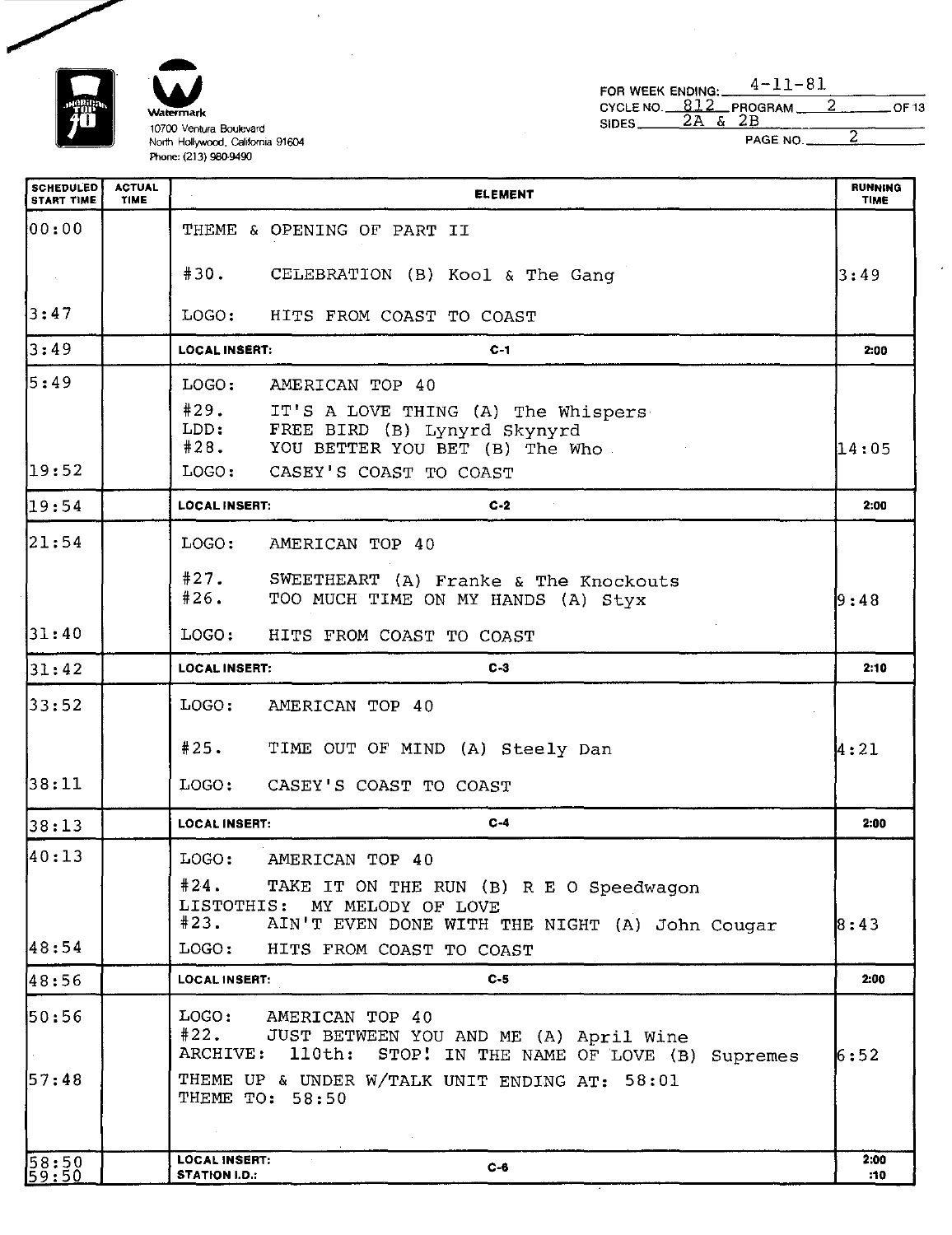

**'**

| FOR WEEK ENDING:      |  | $4 - 11 - 81$              |  |       |
|-----------------------|--|----------------------------|--|-------|
| $SIDES$ $3A & S$ $3B$ |  | CYCLENO. $812$ PROGRAM $2$ |  | OF 13 |
|                       |  | PAGE NO.                   |  |       |

l,

| <b>SCHEDULED</b><br><b>START TIME</b> | <b>ACTUAL</b><br><b>TIME</b> | <b>ELEMENT</b>                                                                                                                                         | <b>RUNNING</b><br><b>TIME</b> |
|---------------------------------------|------------------------------|--------------------------------------------------------------------------------------------------------------------------------------------------------|-------------------------------|
| 00:00                                 |                              | THEME & OPENING OF PART III                                                                                                                            |                               |
|                                       |                              | #21.<br>LIVING INSIDE MYSELF (B) Gino Vannelli<br>#20.<br>THE WINNER TAKES IT ALL (A) Abba                                                             | 8:42                          |
| 8:40                                  |                              | LOGO:<br>CASEY'S COAST TO COAST                                                                                                                        |                               |
| 8:42                                  |                              | <b>LOCAL INSERT:</b><br>$C-1$                                                                                                                          | 2:00                          |
| 10:42                                 |                              | LOGO:<br>AMERICAN TOP 40                                                                                                                               |                               |
|                                       |                              | #19. DON'T STOP THE MUSIC (B) Yarbrough & Peoples<br>#18.<br>WHAT KIND OF FOOL (B) Streisand & Gibb                                                    | 8:37                          |
| 19:17                                 |                              | LOGO:<br>HITS FROM COAST TO COAST                                                                                                                      |                               |
| 19:19                                 |                              | <b>LOCAL INSERT:</b><br>$C-2$                                                                                                                          | 2:00                          |
| 21:19                                 |                              | LOGO:<br>AMERICAN TOP 40                                                                                                                               |                               |
|                                       |                              | #17.<br>SOMEBODY'S KNOCKIN' (A) Terri Gibbs<br>#16.<br>NINE TO FIVE (B) Dolly Parton                                                                   | 6:23                          |
| 27:40                                 |                              | LOGO:<br>CASEY'S COAST TO COAST                                                                                                                        |                               |
| 127:42                                |                              | $C-3$<br><b>LOCAL INSERT:</b>                                                                                                                          | 2:10                          |
| 29:52                                 |                              | LOGO:<br>AMERICAN TOP 40                                                                                                                               |                               |
|                                       |                              | #15.<br>HER TOWN TOO (A&B) James Taylor & J.D. Souther                                                                                                 | 4:46                          |
| 34:36                                 |                              | LOGO:<br>HITS FROM COAST TO COAST                                                                                                                      |                               |
| 34:38                                 |                              | $C-4$<br><b>LOCAL INSERT:</b>                                                                                                                          | 2:00                          |
| 36:38                                 |                              | LOGO:<br>AMERICAN TOP 40                                                                                                                               |                               |
|                                       |                              | #14.<br>BEING WITH YOU (A) Smokey Robinson<br>#13.<br>HELLO AGAIN (A) Neil Diamond<br>#12.<br>ANGEL OF THE MORNING (B) Juice Newton                    | 12:52                         |
| 49:28                                 |                              | LOGO:<br>CASEY'S COAST TO COAST                                                                                                                        |                               |
| 49:30                                 |                              | <b>LOCAL INSERT:</b><br>$C - 5$                                                                                                                        | 2:00                          |
| 51:30                                 |                              | LOGO:<br>AMERICAN TOP 40<br>#11.<br>I CAN'T STAND IT (B) Eric Clapton & His Band<br>111th: I'M TELLING YOU NOW (A) Freddie & Dreamers 6:22<br>ARCHIVE: |                               |
| 57:40                                 |                              | THEME UP & UNDER W/TALK UNIT ENDING AT: 57:52<br>THEME TO: 58:50                                                                                       |                               |
| 58:50<br>59:50                        |                              | <b>LOCAL INSERT:</b><br>$C - 6$<br>STATION I.D.:                                                                                                       | 2:00<br>:10                   |